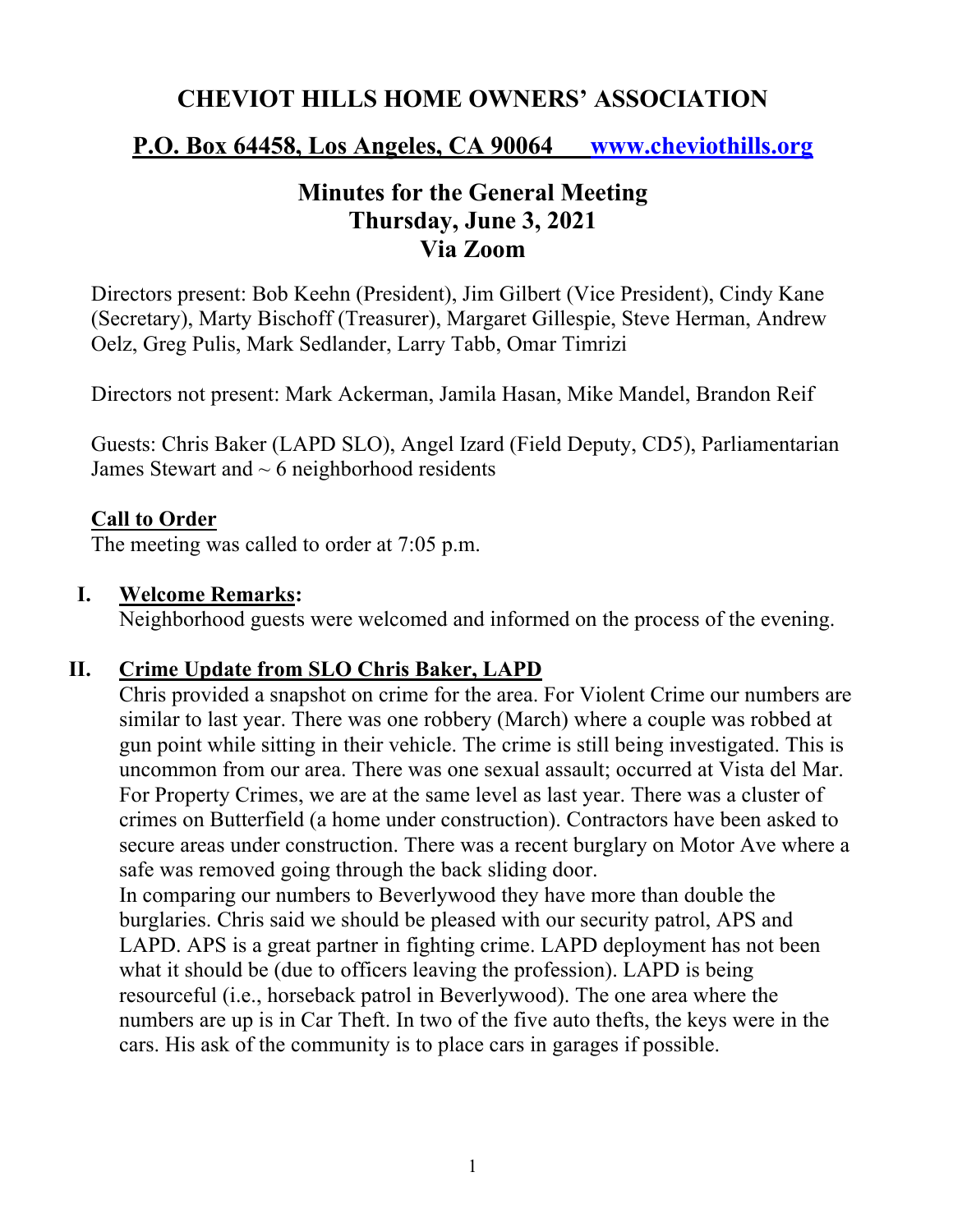## **III. Update from Angel Izard, CD5 Field Deputy**

Angel has been promoted as the CD5 Homelessness Liaison. She is still our Field Deputy. She put together a map of the homeless encampments within CD5. In the past there were care teams (including sanitation). Due to budget cuts within the department during Covid, CD5 only has one day a week with Sanitation. The biggest thing happening in the city right now is that the prohibition against encampments is not being enforced. Prior to any such enforcement, the City must prove that they have offered a bed for people experiencing homelessness. CD5 presented over 60 properties to the City Attorney's office & Chief Legislative Analyst's office to review for temporary housing. Most of them were denied primarily because of size. They are looking for 13k sq ft for buildings and 20k sq ft for lots. We have come up short. Council Member Koretz put in a motion to have them reconsider. They are trying to get this motion heard in the homelessness and poverty committee as soon as possible. They put together a homeless working group to identify more location options. We need housing (motels, building, hotels, etc). Angel encouraged people to submit ideas to the council office. A question was asked about the West Los Angeles Homeless Organization. The Council Office provided a significant donation to their organization. Their outreach has not started yet but should be launching soon. Another question came up about the surplus of money from the State. Angel was not in budget committee meetings, but she did say that things will be healthier than last year. Money to address homelessness will be coming from the Federal Government, State Government as well as the City. The City of LA will be allocating almost a billion dollars.

### **IV. Recent activities from HOA**

Bob provided the group of attendees a list of ways the HOA has supported the community efforts since the last general meeting in August. Those included: -Continued support with cleaning supplies and grocery items for the trailers at the park until they were dismantled in November.

-Assisted with a towels, blankets, reading materials drive for the people that were housed at the park.

-Our board was active with CD5 in identifying potential sites for housing the homeless.

-Margaret organized a sleeping bag drive.

-Overland Elementary School parent organization - Friends of Overland took a substantial hit during the stay-at-home orders. Our board donated to their organization.

-We have worked with neighborhood residents who have concerns about some of the cell tower equipment being installed/upgraded.

-Keeping the community updated on the Drill Site at the Park.

-Jim Gilbert is working with the City to redesign the medians

-The Tree project is slowly becoming active again. Removal of dead trees.